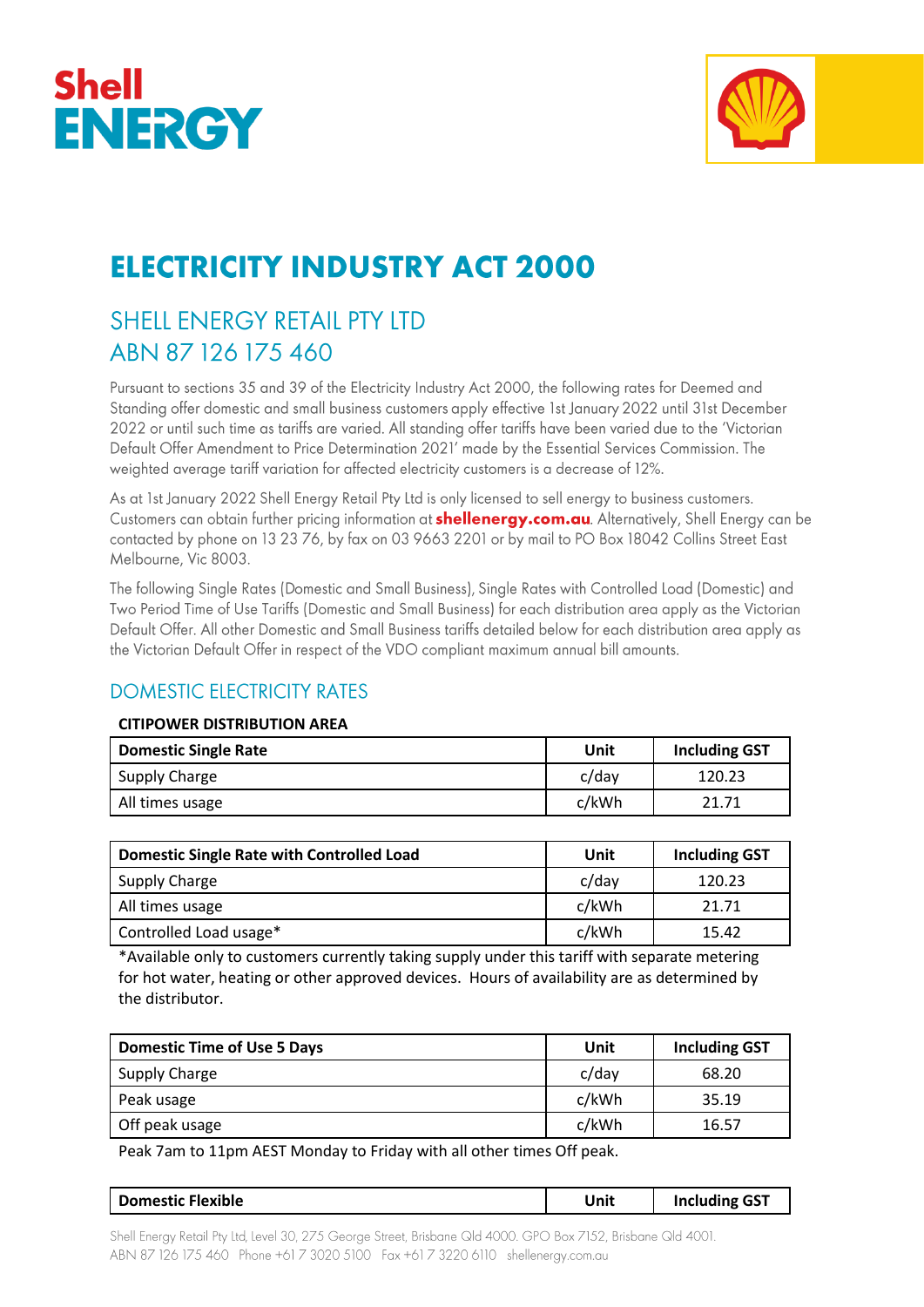| Supply Charge             | $c$ /day | 68.20 |
|---------------------------|----------|-------|
| Summer Peak usage         | c/kWh    | 35.67 |
| Summer Shoulder usage     | c/kWh    | 29.35 |
| Summer Off peak usage     | c/kWh    | 13.76 |
| Non Summer Peak usage     | c/kWh    | 35.67 |
| Non Summer Shoulder usage | c/kWh    | 29.35 |
| Non Summer Off peak usage | c/kWh    | 13.76 |

Peak: 3pm to 9pm weekdays. Shoulder: 7am to 3pm, 9pm to 10pm weekdays & 7am to 10pm weekends. Off Peak: All other times. Summer: December to February DST.

| <b>Domestic Demand</b>                | Unit        | <b>Including GST</b> |
|---------------------------------------|-------------|----------------------|
| Supply Charge                         | c/day       | 68.20                |
| All times usage                       | c/kWh       | 23.98                |
| Summer Demand charges (Dec - Mar)     | \$/kW/month | 11.83                |
| Non-Summer Demand charges (Apr - Nov) | \$/kW/month | 4.05                 |

Demand – recorded monthly maximum demand between 3pm to 9pm working weekdays. All times AEDT.

| <b>Domestic Time of Use</b> | Unit     | <b>Including GST</b> |
|-----------------------------|----------|----------------------|
| Supply Charge               | $c$ /day | 119.48               |
| Peak usage                  | c/kWh    | 30.91                |
| Off peak usage              | c/kWh    | 16.96                |

Peak: 3pm to 9pm Monday to Sunday. Offpeak: all other times

#### **JEMENA DISTRIBUTION AREA**

| <b>Domestic Single Rate</b> | Unit     | <b>Including GST</b> |
|-----------------------------|----------|----------------------|
| Supply Charge               | $c$ /day | 114.91               |
| All times usage             | c/kWh    | 23.07                |

| <b>Domestic Single Rate with Controlled Load</b> | Unit     | <b>Including GST</b> |
|--------------------------------------------------|----------|----------------------|
| <b>Supply Charge</b>                             | $c$ /day | 114.91               |
| All times usage                                  | c/kWh    | 23.07                |
| Controlled Load usage*                           | c/kWh    | 17.56                |

\*Available only to customers currently taking supply under this tariff with separate metering for hot water, heating or other approved devices. Hours of availability are as determined by the distributor.

| <b>Domestic Time of Use 5 Days</b> | Unit  | <b>Including GST</b> |
|------------------------------------|-------|----------------------|
| Supply Charge                      | c/day | 66.00                |
| Peak usage                         | c/kWh | 32.22                |
| Off peak usage                     | c/kWh | 16.71                |

Peak 7am to 11pm AEST Monday to Friday with all other times Off peak.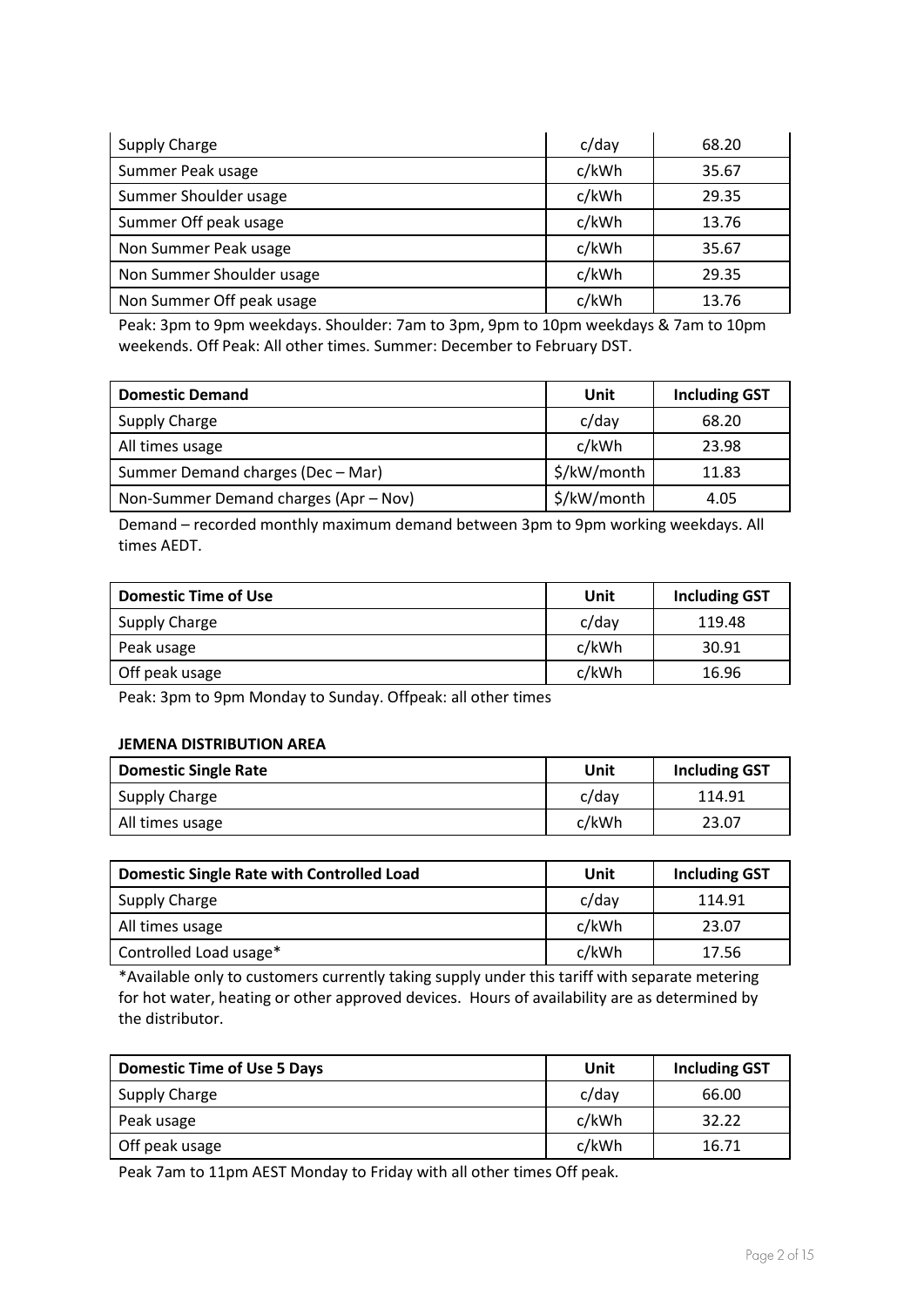| <b>Domestic Flexible</b>  | Unit  | <b>Including GST</b> |
|---------------------------|-------|----------------------|
| Supply Charge             | c/day | 66.00                |
| Summer Peak usage         | c/kWh | 33.06                |
| Summer Shoulder usage     | c/kWh | 26.98                |
| Summer Off peak usage     | c/kWh | 14.51                |
| Non Summer Peak usage     | c/kWh | 33.06                |
| Non Summer Shoulder usage | c/kWh | 26.98                |
| Non Summer Off peak usage | c/kWh | 14.64                |

Peak: 3pm to 9pm weekdays. Shoulder: 7am to 3pm, 9pm to 10pm weekdays & 7am to 10pm weekends. Off Peak: All other times. Summer: Daylight savings period. All times AEDT

| <b>Domestic Demand</b> | Unit     | <b>Including GST</b> |
|------------------------|----------|----------------------|
| Supply Charge          | c/day    | 66.00                |
| All times usage        | c/kWh    | 22.89                |
| Demand charges         | \$/kW/pa | 66.03                |

Demand – recorded monthly maximum demand between 3pm to 9pm working weekdays. All times AEDT.

| <b>Domestic Time of Use</b> | Unit  | <b>Including GST</b> |
|-----------------------------|-------|----------------------|
| <b>Supply Charge</b>        | c/day | 105.08               |
| Peak usage                  | c/kWh | 28.70                |
| Off peak usage              | c/kWh | 17.50                |

Peak: 3pm to 9pm Monday to Sunday. Offpeak: all other times

#### **POWERCOR DISTRIBUTION AREA**

| <b>Domestic Single Rate</b> | Unit     | <b>Including GST</b> |
|-----------------------------|----------|----------------------|
| Supply Charge               | $c$ /day | 134.59               |
| All times usage             | c/kWh    | 22.35                |

| <b>Domestic Single Rate with Controlled Load</b> | Unit  | <b>Including GST</b> |
|--------------------------------------------------|-------|----------------------|
| Supply Charge                                    | c/day | 134.59               |
| All times usage                                  | c/kWh | 22.35                |
| Controlled Load usage*                           | c/kWh | 15.78                |

\* Available only to customers currently taking supply under this tariff with separate metering for hot water, heating or other approved devices. Hours of availability are as determined by the distributor.

| <b>Domestic Time of Use 5 Days</b> | Unit  | <b>Including GST</b> |
|------------------------------------|-------|----------------------|
| Supply Charge                      | c/day | 83.60                |
| Peak usage                         | c/kWh | 35.24                |
| Off peak usage                     | c/kWh | 17.18                |

Peak 7am to 11pm AEST Monday to Friday with all other times Off peak.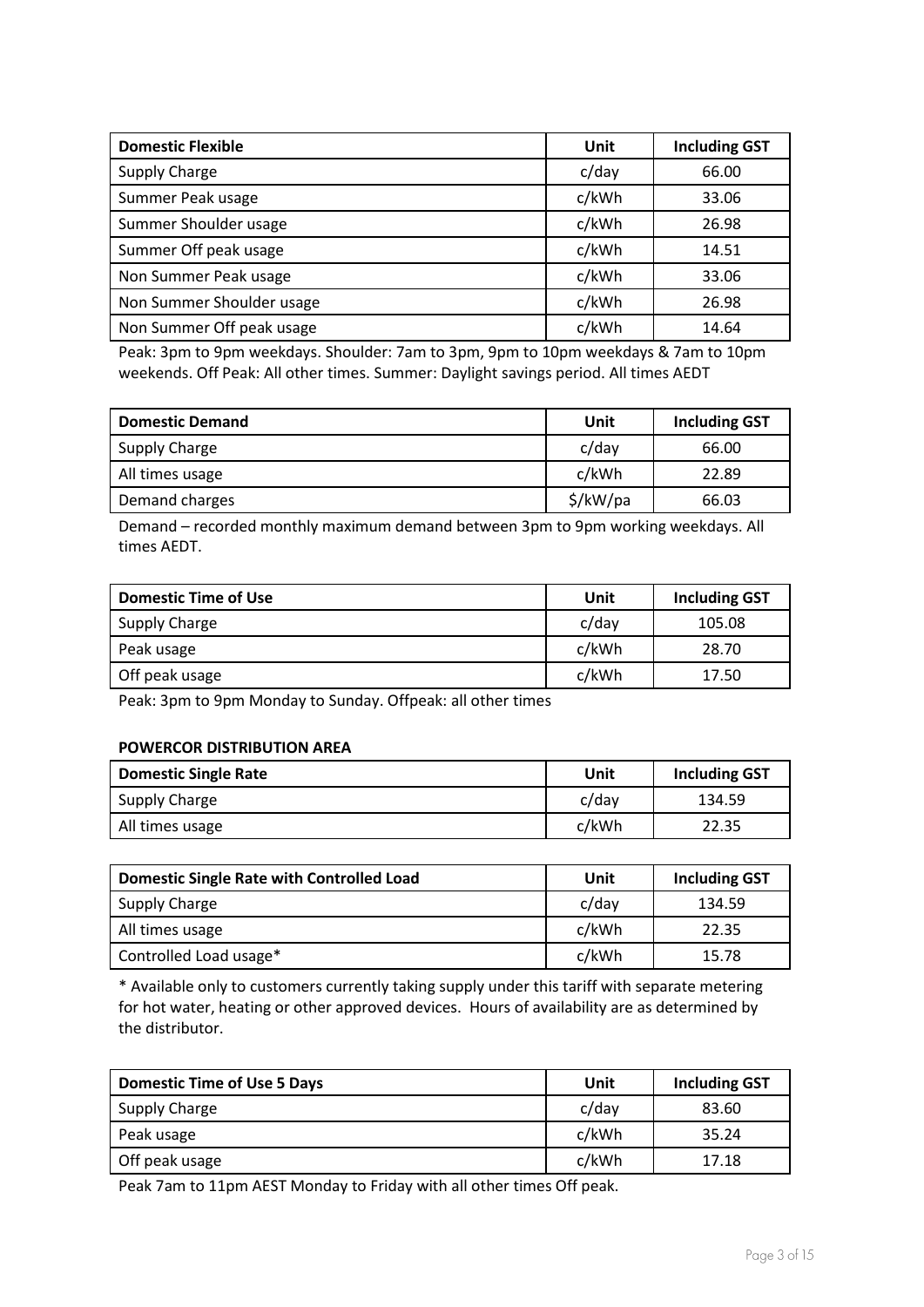| <b>Domestic Flexible</b>  | Unit  | <b>Including GST</b> |
|---------------------------|-------|----------------------|
| Supply Charge             | c/day | 95.70                |
| Summer Peak usage         | c/kWh | 35.25                |
| Summer Shoulder usage     | c/kWh | 27.24                |
| Summer Off peak usage     | c/kWh | 14.63                |
| Non Summer Peak usage     | c/kWh | 35.25                |
| Non Summer Shoulder usage | c/kWh | 27.24                |
| Non Summer Off peak usage | c/kWh | 14.67                |

Peak: 3pm to 9pm weekdays. Shoulder: 7am to 3pm, 9pm to 10pm weekdays & 7am to 10pm weekends. Off Peak: All other times. Summer: December to February. All times AEDT.

| <b>Domestic Demand</b>                | Unit        | <b>Including GST</b> |
|---------------------------------------|-------------|----------------------|
| Supply Charge                         | c/day       | 83.60                |
| All times usage                       | c/kWh       | 24.32                |
| Summer Demand charges (Dec - Mar)     | \$/kW/month | 12.23                |
| Non-Summer Demand charges (Apr - Nov) | \$/kW/month | 3.73                 |

Demand – recorded monthly maximum demand between 3pm to 9pm working weekdays. All times AEDT.

| <b>Climate Saver</b> | Unit  | <b>Including GST</b> |
|----------------------|-------|----------------------|
| Peak usage           | c/kWh | 42.58                |
| Off peak usage       | c/kWh | 25.12                |

Peak: All times between November and March. Off Peak all other times.

| <b>Domestic Time of Use</b> | Unit     | <b>Including GST</b> |
|-----------------------------|----------|----------------------|
| Supply Charge               | $c$ /day | 133.01               |
| Peak usage                  | c/kWh    | 31.35                |
| Off peak usage              | c/kWh    | 17.46                |

Peak: 3pm to 9pm Monday to Sunday. Offpeak: all other times

#### **AUSNET DISTRIBUTION AREA**

| <b>Domestic Single Rate</b> | Unit     | <b>Including GST</b> |
|-----------------------------|----------|----------------------|
| Supply Charge               | $c$ /day | 126.00               |
| All times usage             | c/kWh    | 26.49                |

| <b>Domestic Single Rate with Controlled Load</b> | Unit  | <b>Including GST</b> |
|--------------------------------------------------|-------|----------------------|
| Supply Charge                                    | c/day | 126.00               |
| All times usage                                  | c/kWh | 26.49                |
| Controlled Load usage*                           | c/kWh | 18.34                |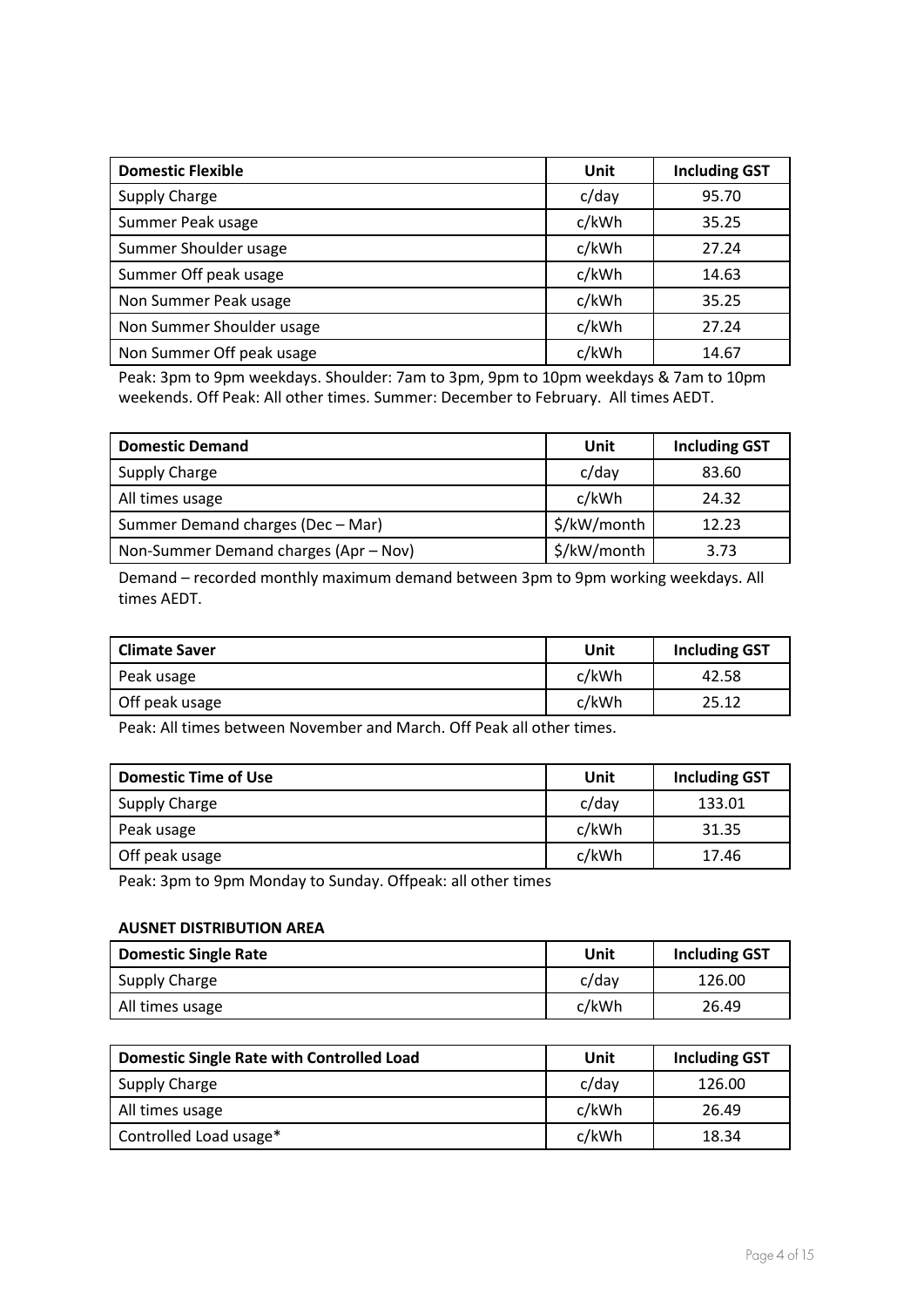\* Available only to customers currently taking supply under this tariff with separate metering for hot water, heating or other approved devices. Hours of availability are as determined by the distributor.

| <b>Domestic Time of Use 5 Days</b> | Unit  | <b>Including GST</b> |
|------------------------------------|-------|----------------------|
| Supply Charge                      | c/day | 74.80                |
| Peak usage                         | c/kWh | 35.51                |
| Off peak usage                     | c/kWh | 20.54                |

Peak 7am to 11pm AEST Monday to Friday with all other times Off peak.

| Domestic Time of Use 5 Days 8am-8pm | Unit     | <b>Including GST</b> |
|-------------------------------------|----------|----------------------|
| Supply Charge                       | $c$ /day | 74.80                |
| Peak usage                          | c/kWh    | 34.13                |
| Off peak usage                      | c/kWh    | 22.03                |

Peak 8am to 8pm AEST Monday to Friday with all other times Off peak.

| <b>Domestic Flexible</b>  | Unit  | <b>Including GST</b> |
|---------------------------|-------|----------------------|
| <b>Supply Charge</b>      | c/day | 74.80                |
| Summer Peak usage         | c/kWh | 36.24                |
| Summer Shoulder usage     | c/kWh | 29.72                |
| Summer Off peak usage     | c/kWh | 19.62                |
| Non Summer Peak usage     | c/kWh | 36.24                |
| Non Summer Shoulder usage | c/kWh | 29.72                |
| Non Summer Off peak usage | c/kWh | 19.65                |

Peak: 3pm to 9pm weekdays. Shoulder: 7am to 3pm, 9pm to 10pm weekdays & 7am to 10pm weekends. Off Peak: All other times. Summer: December to February. All times AEDT.

| Domestic small Interval meter time of use | Unit     | <b>Including GST</b> |
|-------------------------------------------|----------|----------------------|
| <b>Supply Charge</b>                      | $c$ /day | 74.80                |
| Summer Peak usage                         | c/kWh    | 72.48                |
| Summer Shoulder usage                     | c/kWh    | 60.55                |
| Winter Peak usage                         | c/kWh    | 62.33                |
| Off Peak usage                            | c/kWh    | 22.40                |

Summer Peak: 2pm to 6pm weekdays. Summer Shoulder: 12pm to 2pm, 6pm to 8pm weekdays. Winter Peak: 4pm to 8pm weekdays. Off Peak: All other times. Summer: December to March. Winter: July to August.

| <b>Domestic Time of Use</b> | Unit     | <b>Including GST</b> |
|-----------------------------|----------|----------------------|
| Supply Charge               | $c$ /day | 115.87               |
| Peak usage                  | c/kWh    | 37.46                |
| Off peak usage              | c/kWh    | 18.20                |

Peak: 3pm to 9pm Monday to Sunday. Offpeak: all other times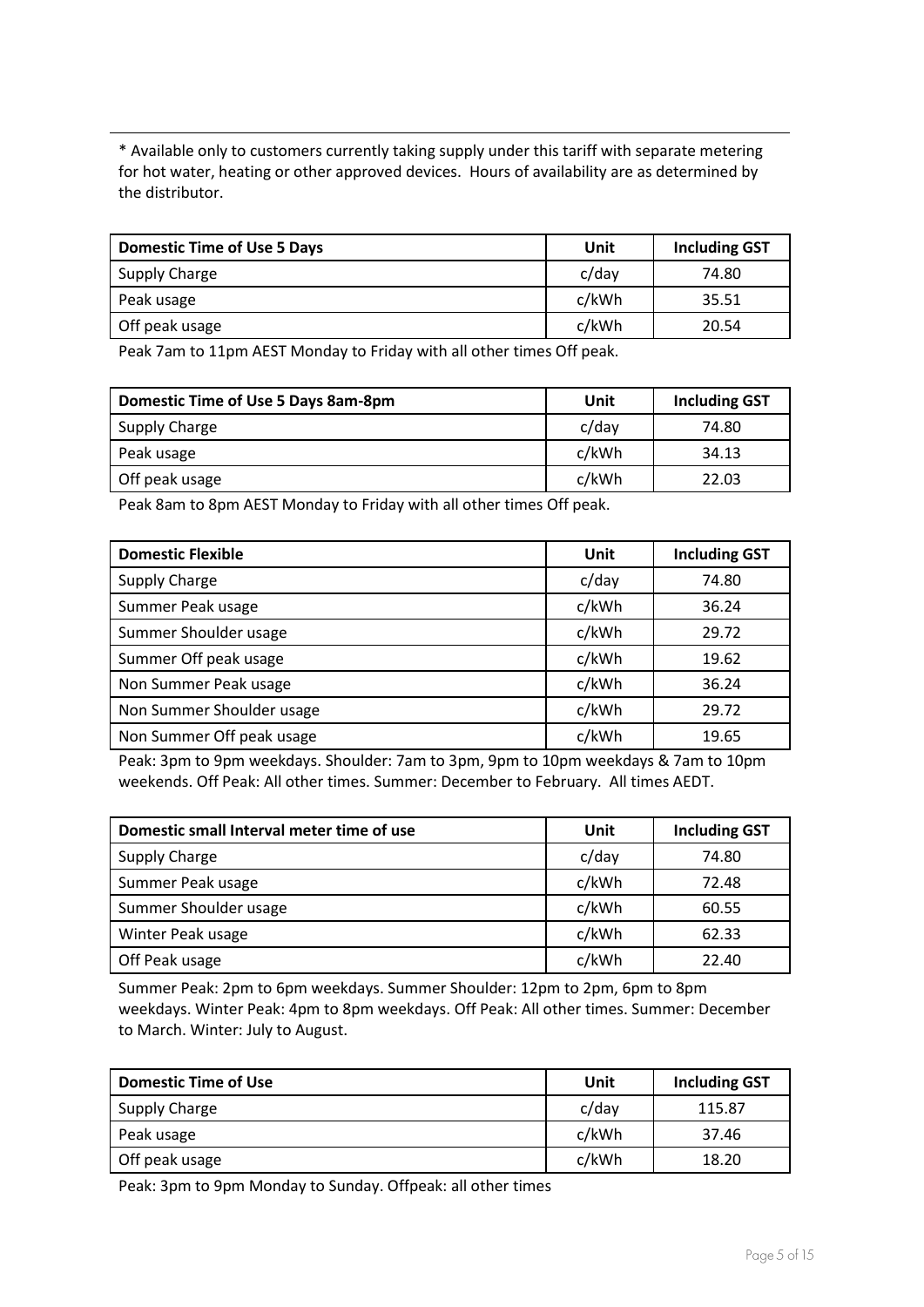#### **UNITED DISTRIBUTION AREA**

| <b>Domestic Single Rate</b> | Unit  | <b>Including GST</b> |
|-----------------------------|-------|----------------------|
| <b>Supply Charge</b>        | c/dav | 106.34               |
| All times usage             | c/kWh | 22.42                |

| <b>Domestic Single Rate with Controlled Load</b> | Unit  | <b>Including GST</b> |
|--------------------------------------------------|-------|----------------------|
| Supply Charge                                    | c/day | 106.34               |
| All times usage                                  | c/kWh | 22.42                |
| Controlled Load usage*                           | c/kWh | 15.90                |

\* Available only to customers currently taking supply under this tariff with separate metering for hot water, heating or other approved devices. Hours of availability are as determined by the distributor.

| <b>Domestic Time of Use 5 Days</b> | Unit  | <b>Including GST</b> |
|------------------------------------|-------|----------------------|
| <b>Supply Charge</b>               | c/day | 58.30                |
| Peak usage                         | c/kWh | 34.53                |
| Off peak usage                     | c/kWh | 17.97                |

Peak 7am to 11pm AEST Monday to Friday with all other times Off peak.

| <b>Domestic Flexible</b>  | Unit  | <b>Including GST</b> |
|---------------------------|-------|----------------------|
| Supply Charge             | c/day | 52.80                |
| Summer Peak usage         | c/kWh | 38.96                |
| Summer Shoulder usage     | c/kWh | 23.99                |
| Summer Off peak usage     | c/kWh | 21.82                |
| Non Summer Peak usage     | c/kWh | 38.96                |
| Non Summer Shoulder usage | c/kWh | 23.99                |
| Non Summer Off peak usage | c/kWh | 21.82                |

Peak: 3pm to 9pm weekdays. Shoulder: 7am to 3pm, 9pm to 10pm weekdays & 7am to 10pm weekends. Off Peak: All other times. Summer: December to February. All times AEDT.

| <b>Domestic Demand</b>                | Unit     | <b>Including GST</b> |
|---------------------------------------|----------|----------------------|
| Supply Charge                         | $c$ /day | 59.40                |
| All times usage                       | c/kWh    | 24.45                |
| Summer Demand charges (Dec - Mar)     | c/kW/Day | 34.75                |
| Non-Summer Demand charges (Apr - Nov) | c/kW/Day | 11.86                |

Demand – recorded monthly maximum demand between 3pm to 9pm working weekdays. All times AEDT. Minimum chargeable demand 1.5 kW.

| <b>Domestic Time of Use</b> | Unit  | <b>Including GST</b> |
|-----------------------------|-------|----------------------|
| Supply Charge               | c/day | 105.53               |
| Peak usage                  | c/kWh | 31.52                |
| Off peak usage              | c/kWh | 17.71                |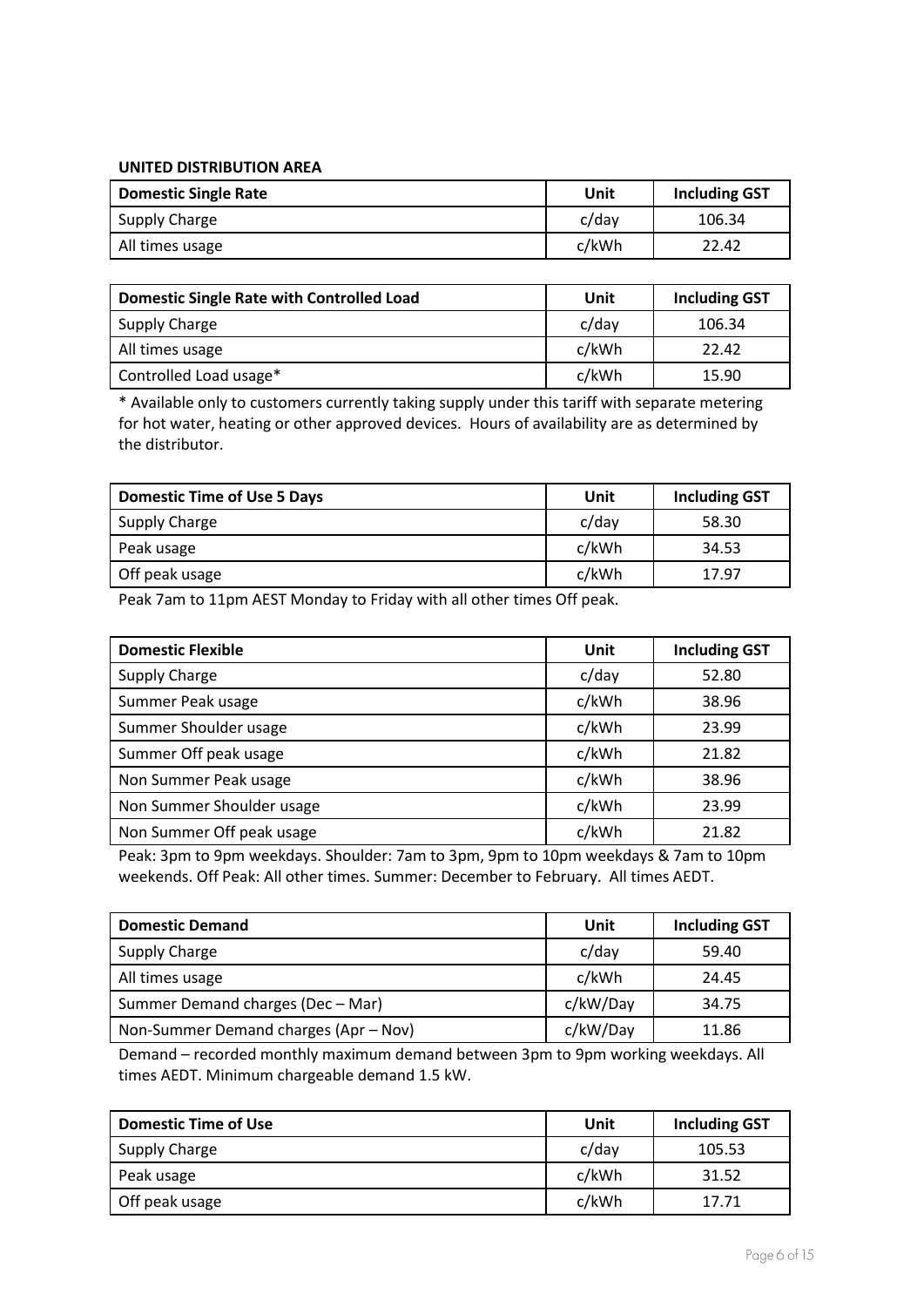Peak: 3pm to 9pm Monday to Sunday. Offpeak: all other times

### **SMALL BUSINESS ELECTRICITY RATES**

#### **CITIPOWER DISTRIBUTION AREA**

| <b>Small Business Single Rate</b> | Unit  | <b>Including GST</b> |
|-----------------------------------|-------|----------------------|
| Supply Charge                     | c/day | 138.76               |
| All times usage                   | c/kWh | 21.41                |

| <b>Small Business Single Rate with Controlled Load</b> | Unit     | <b>Including GST</b> |
|--------------------------------------------------------|----------|----------------------|
| Supply Charge                                          | $c$ /day | 138.76               |
| All times usage                                        | c/kWh    | 21.41                |
| Controlled Load usage*                                 | c/kWh    | 15.42                |

\*Available only to customers currently taking supply under this tariff with separate metering for hot water, heating or other approved devices. Hours of availability are as determined by the distributor.

| <b>Small Business Time of Use 5 Days</b> | Unit  | <b>Including GST</b> |
|------------------------------------------|-------|----------------------|
| Supply Charge                            | c/day | 89.10                |
| Peak usage                               | c/kWh | 29.82                |
| Off Peak usage                           | c/kWh | 13.21                |

Peak 7am to 11pm AEST Monday to Friday with all other times Off peak.

| <b>Small Business Time of Use 7 Days</b> | Unit  | <b>Including GST</b> |
|------------------------------------------|-------|----------------------|
| Supply Charge                            | c/day | 89.10                |
| Peak usage                               | c/kWh | 25.81                |
| Off Peak usage                           | c/kWh | 10.55                |

Peak 7am to 11pm AEST Monday to Sunday with all other times Off peak.

| <b>Small Business Flexible</b> | Unit  | <b>Including GST</b> |
|--------------------------------|-------|----------------------|
| Supply Charge                  | c/day | 89.10                |
| Summer Peak usage              | c/kWh | 29.27                |
| Summer Shoulder usage          | c/kWh | 23.57                |
| Summer Off peak usage          | c/kWh | 13.06                |
| Non Summer Peak usage          | c/kWh | 29.27                |
| Non Summer Shoulder usage      | c/kWh | 23.57                |
| Non Summer Off peak usage      | c/kWh | 13.06                |

Peak - 7am to 7pm weekdays. Shoulder - 7am to 7pm weekends with all other times Off peak. Summer- December to February. Non Summer- March to November. All times AEDT

| <b>Small Business Demand</b> | Unit | <b>Including GST</b> |
|------------------------------|------|----------------------|
|------------------------------|------|----------------------|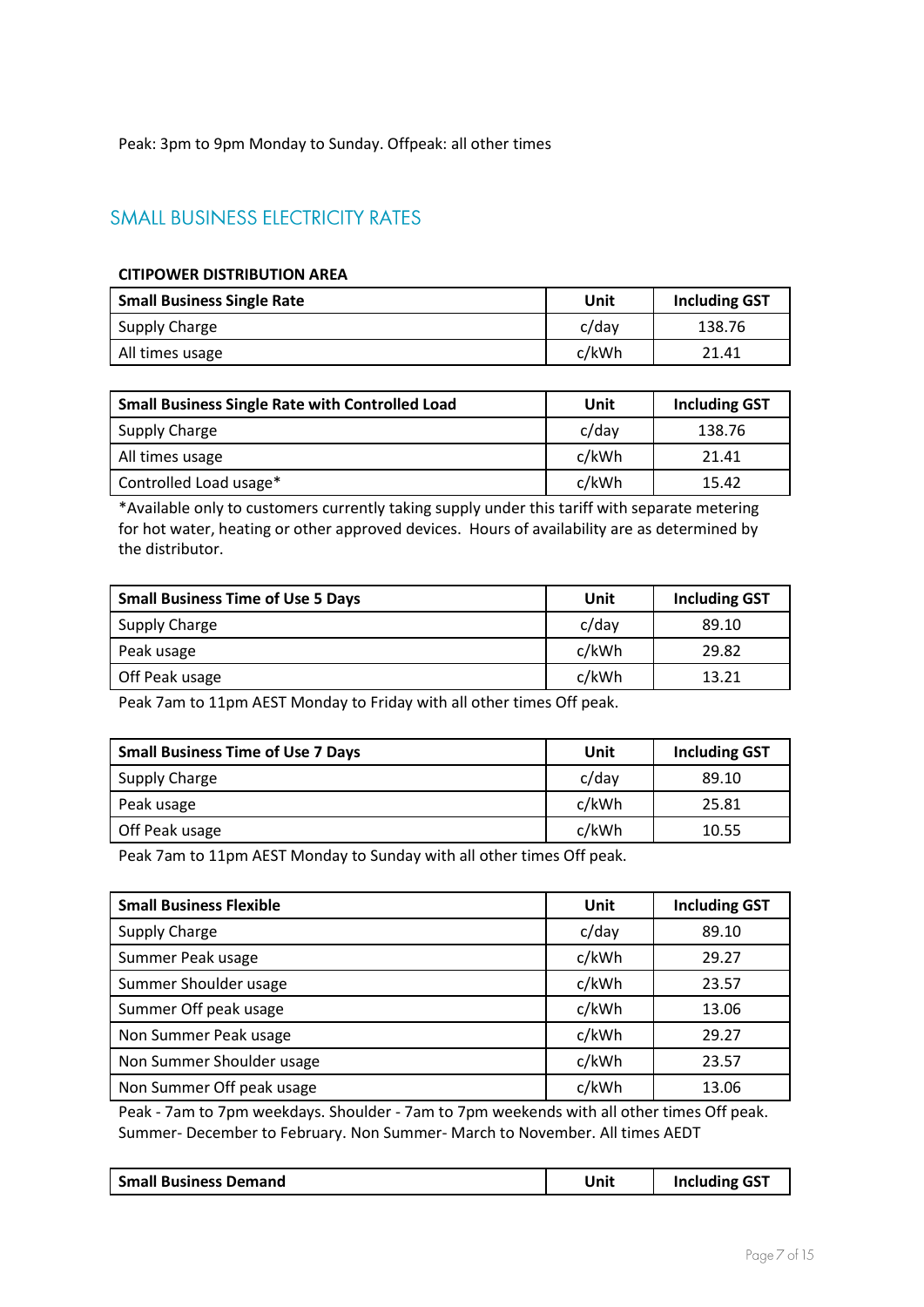| Supply Charge                         | c/day       | 89.10 |
|---------------------------------------|-------------|-------|
| All times usage                       | c/kWh       | 18.60 |
| Summer Demand charges (Dec - Mar)     | \$/kW/month | 17.41 |
| Non-Summer Demand charges (Apr – Nov) | \$/kW/month | 5.52  |

Demand – recorded monthly maximum demand between 10am to 6pm working weekdays. All times AEDT.

| <b>Medium Business Time of Use Demand</b> | Unit        | <b>Including GST</b> |
|-------------------------------------------|-------------|----------------------|
| <b>Supply Charge</b>                      | c/day       | 402.60               |
| Peak usage                                | c/kWh       | 15.25                |
| Off Peak usage                            | c/kWh       | 9.78                 |
| Summer Demand charges (Dec - Mar)         | \$/kW/month | 18.45                |
| Non-Summer Demand charges (Apr - Nov)     | \$/kW/month | 6.09                 |

Peak – 7am to 11pm working weekdays with all other times off peak. Demand – recorded monthly maximum demand between 10am to 6pm working weekdays. All times AEDT.

| <b>Medium Business Opt-out</b> | Unit     | <b>Including GST</b> |
|--------------------------------|----------|----------------------|
| Supply Charge                  | $c$ /day | 402.60               |
| Peak usage                     | c/kWh    | 24.12                |
| Off Peak usage                 | c/kWh    | 7.46                 |

Peak: 7am-11pm AEST Monday to Friday. Off Peak: All other times.

| <b>Domestic Time of Use</b> | Unit     | <b>Including GST</b> |
|-----------------------------|----------|----------------------|
| Supply Charge               | $c$ /day | 135.68               |
| Peak usage                  | c/kWh    | 27.02                |
| Off peak usage              | c/kWh    | 15.20                |

Peak: 9am to 9pm Workdays. Offpeak: all other times

#### **JEMENA DISTRIBUTION AREA**

| <b>Small Business Single Rate</b> | Unit  | <b>Including GST</b> |
|-----------------------------------|-------|----------------------|
| Supply Charge                     | c/dav | 138.48               |
| All times usage                   | c/kWh | 24.57                |

| <b>Small Business Single Rate with Controlled Load</b> | Unit     | <b>Including GST</b> |
|--------------------------------------------------------|----------|----------------------|
| Supply Charge                                          | $c$ /day | 138.48               |
| All times usage                                        | c/kWh    | 24.57                |
| Controlled Load usage*                                 | c/kWh    | 17.56                |

Available only to customers currently taking supply under this tariff with separate metering for hot water, heating or other approved devices. Hours of availability are as determined by the distributor.

| <b>Small Business Time of Use 5 Days</b> | Unit  | <b>Including GST</b> |
|------------------------------------------|-------|----------------------|
| Supply Charge                            | c/dav | 114.40               |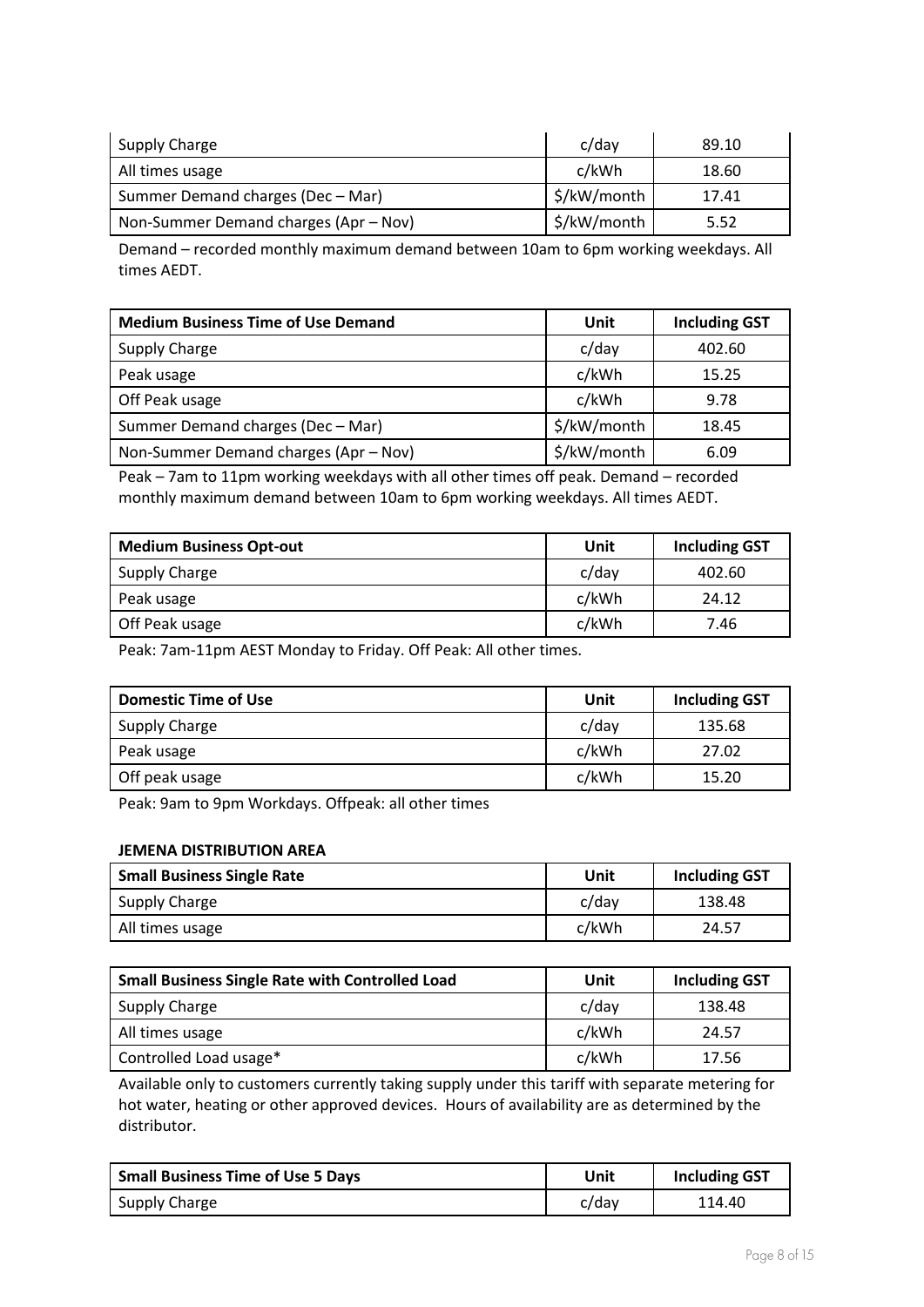| Peak usage     | c/kWh | 31.02 |
|----------------|-------|-------|
| Off Peak usage | c/kWh | 13.66 |

Peak 7am to 11pm AEST Monday to Friday with all other times Off peak.

| <b>Small Business Time of Use 7 Days</b> | Unit  | <b>Including GST</b> |
|------------------------------------------|-------|----------------------|
| Supply Charge                            | c/day | 114.40               |
| Peak usage                               | c/kWh | 26.84                |
| Off Peak usage                           | c/kWh | 10.86                |

Peak 7am to 11pm AEST Monday to Sunday with all other times Off peak.

| <b>Small Business Demand</b> | Unit     | <b>Including GST</b> |
|------------------------------|----------|----------------------|
| Supply Charge                | c/day    | 81.40                |
| All times usage              | c/kWh    | 21.18                |
| Demand charges               | \$/kW/pa | 74.01                |

Demand – recorded monthly maximum demand between 10am to 8pm working weekdays. All times AEDT.

| <b>Business- 5 Day TOU - Demand</b> | Unit     | <b>Including GST</b> |
|-------------------------------------|----------|----------------------|
| Supply Charge                       | $c$ /day | 235.40               |
| Peak usage                          | c/kWh    | 23.59                |
| Off Peak usage                      | c/kWh    | 12.64                |
| Demand charges                      | \$/kW/pa | 75.18                |

Peak: 7am-11pm AEST Monday to Sunday. Off Peak: All other times. Demand: \$/kW p.a.

| <b>Business-Time of Use Ext -Demand</b> | Unit     | <b>Including GST</b> |
|-----------------------------------------|----------|----------------------|
| <b>Supply Charge</b>                    | $c$ /day | 235.40               |
| Peak usage                              | c/kWh    | 20.83                |
| Off Peak usage                          | c/kWh    | 11.24                |
| Demand charges                          | \$/kW/pa | 75.17                |

Peak: 7am-11pm AEST Monday to Sunday. Off Peak: All other times. Demand: \$/kW p.a.

| <b>Small Business Time of Use - Opt-out</b> | Unit     | <b>Including GST</b> |
|---------------------------------------------|----------|----------------------|
| Supply Charge                               | $c$ /day | 182.60               |
| Peak usage                                  | c/kWh    | 30.43                |
| Off Peak usage                              | c/kWh    | 11.70                |
| Demand charges                              | \$/kW/pa | 0.00                 |

Peak 7am to 11pm AEST Monday to Friday with all other times Off peak.

#### **POWERCOR DISTRIBUTION AREA**

| <b>Small Business Single Rate</b> | Unit  | <b>Including GST</b> |
|-----------------------------------|-------|----------------------|
| Supply Charge                     | c/dav | 146.13               |
| All times usage                   | c/kWh | 22.57                |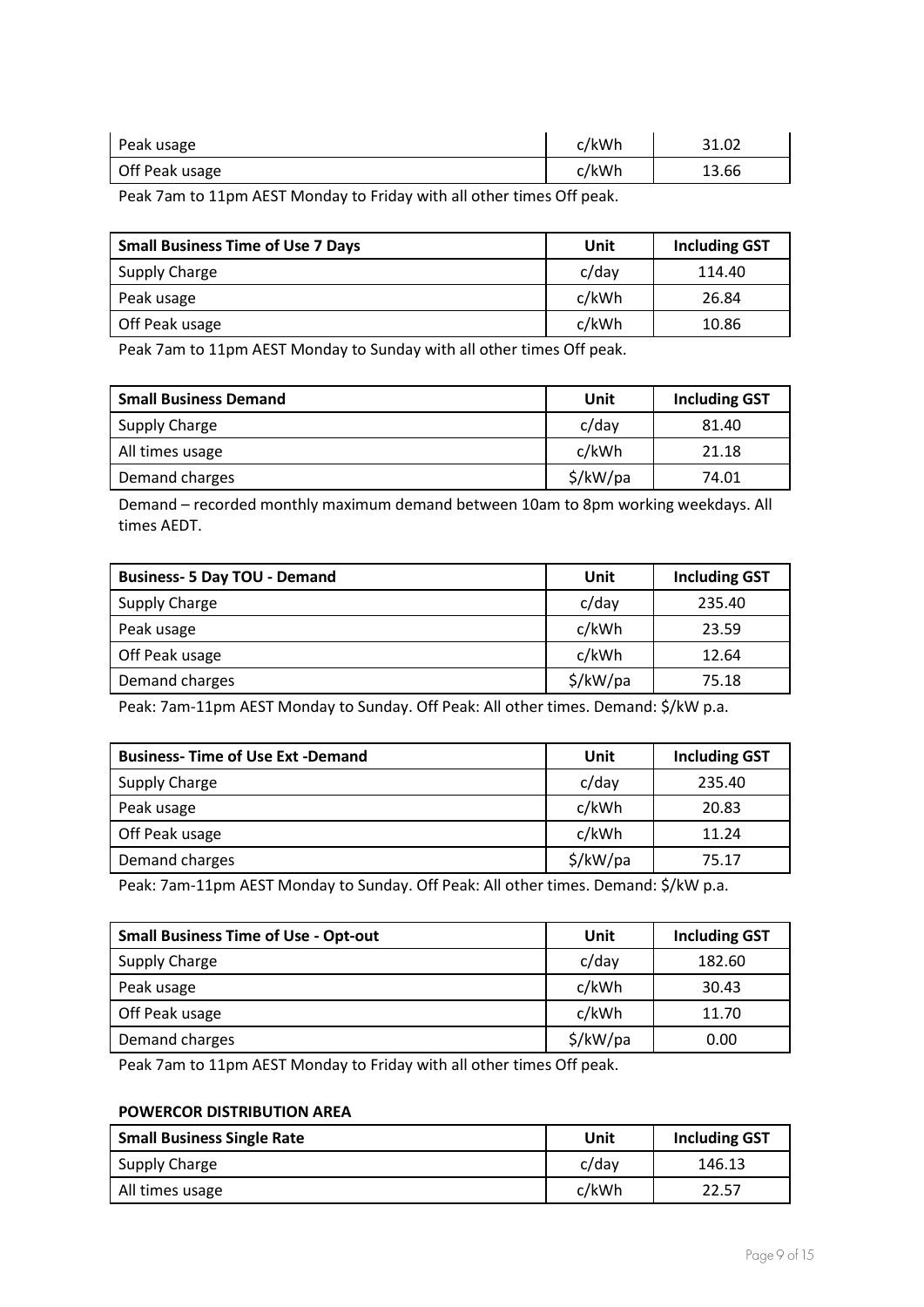| <b>Small Business Single Rate with Controlled Load</b> | Unit  | <b>Including GST</b> |
|--------------------------------------------------------|-------|----------------------|
| Supply Charge                                          | c/day | 146.13               |
| All times usage                                        | c/kWh | 22.57                |
| Controlled Load usage*                                 | c/kWh | 15.78                |

\* Available only to customers currently taking supply under this tariff with separate metering for hot water, heating or other approved devices. Hours of availability are as determined by the distributor.

| <b>Small Business Time of Use 5 Days</b> | Unit  | <b>Including GST</b> |
|------------------------------------------|-------|----------------------|
| Supply Charge                            | c/day | 95.70                |
| Peak usage                               | c/kWh | 31.42                |
| Off Peak usage                           | c/kWh | 13.84                |

Peak 7am to 11pm AEST Monday to Friday with all other times Off peak.

| <b>Small Business Time of Use 7 Days</b> | Unit     | <b>Including GST</b> |
|------------------------------------------|----------|----------------------|
| Supply Charge                            | $c$ /day | 95.70                |
| Peak usage                               | c/kWh    | 27.13                |
| Off Peak usage                           | c/kWh    | 11.15                |

Peak 7am to 11pm AEST Monday to Sunday with all other times Off peak

| <b>Small Business Flexible</b> | Unit  | <b>Including GST</b> |
|--------------------------------|-------|----------------------|
| <b>Supply Charge</b>           | c/day | 95.70                |
| Summer Peak usage              | c/kWh | 30.39                |
| Summer Shoulder usage          | c/kWh | 25.55                |
| Summer Off peak usage          | c/kWh | 12.93                |
| Non Summer Peak usage          | c/kWh | 30.39                |
| Non Summer Shoulder usage      | c/kWh | 25.55                |
| Non Summer Off peak usage      | c/kWh | 12.97                |

Peak - 7am to 7pm weekdays. Shoulder - 7am to 7pm weekends with all other times Off peak. Summer- December to February. Non Summer- March to November. All times AEDT

| <b>Small Business Demand</b>          | Unit        | <b>Including GST</b> |
|---------------------------------------|-------------|----------------------|
| Supply Charge                         | $c$ /day    | 95.70                |
| All times usage                       | c/kWh       | 19.32                |
| Summer Demand charges (Dec - Mar)     | \$/kW/month | 18.57                |
| Non-Summer Demand charges (Apr - Nov) | \$/kW/month | 6.72                 |

Demand – recorded monthly maximum demand between 10am to 6pm working weekdays. All times AEDT.

| <b>Medium Business Time of Use Demand</b> | Unit  | <b>Including GST</b> |
|-------------------------------------------|-------|----------------------|
| Supply Charge                             | c/dav | 402.60               |
| Peak usage                                | c/kWh | 15.54                |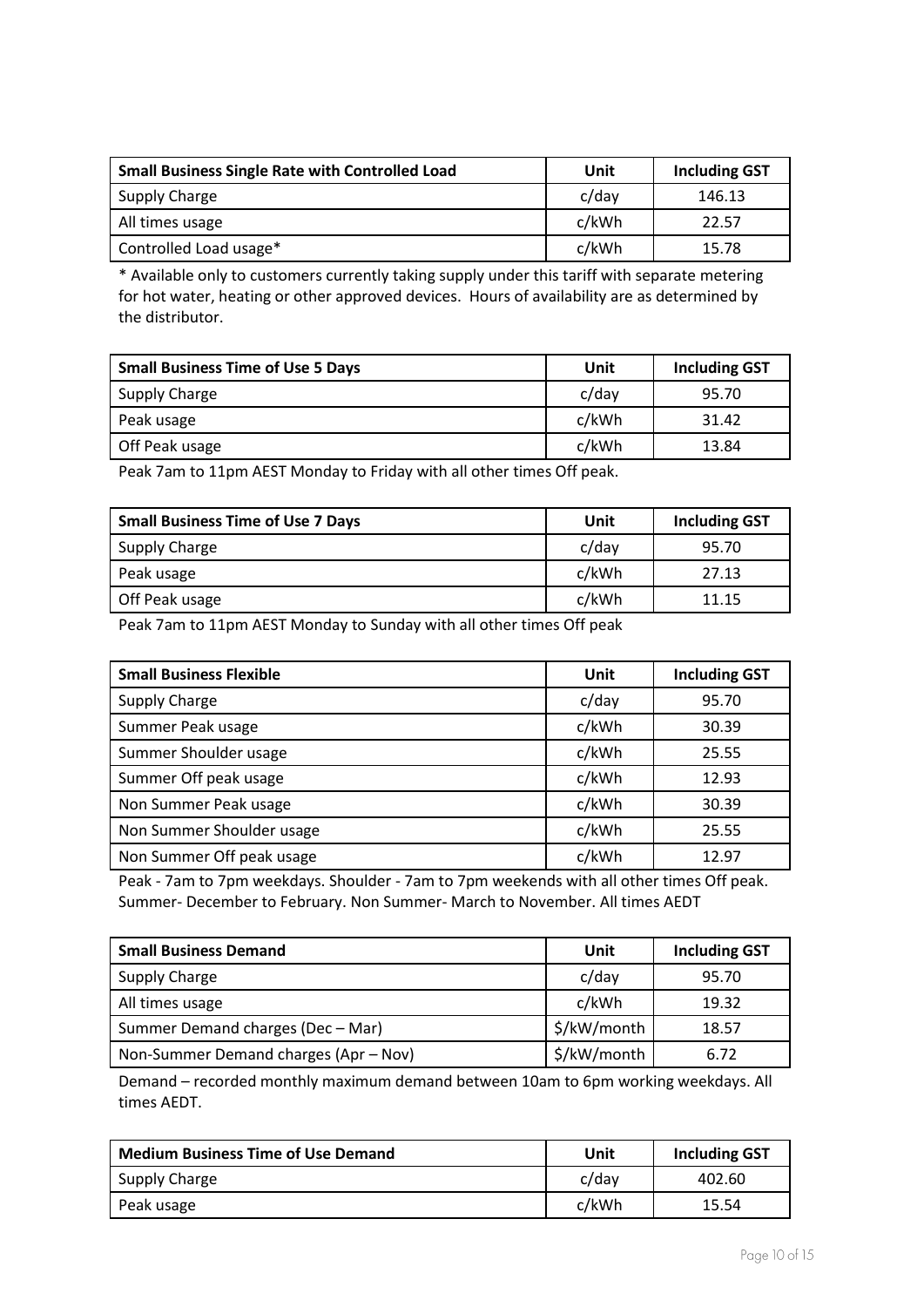| Off Peak usage                        | c/kWh       | 10.58 |
|---------------------------------------|-------------|-------|
| Summer Demand charges (Dec - Mar)     | \$/kW/month | 19.44 |
| Non-Summer Demand charges (Apr – Nov) | \$/kW/month | 8.75  |
|                                       | --          |       |

Peak – 7am to 11pm working weekdays with all other times off peak. Demand – recorded monthly maximum demand between 10am to 6pm working weekdays. All times AEDT.

| <b>Medium Business Opt-out</b> | Unit  | <b>Including GST</b> |
|--------------------------------|-------|----------------------|
| Supply Charge                  | c/day | 402.60               |
| Peak usage                     | c/kWh | 25.13                |
| Off Peak usage                 | c/kWh | 8.98                 |

Peak 7am to 11pm AEST Monday to Friday with all other times Off peak.

| <b>Domestic Time of Use</b> | Unit  | <b>Including GST</b> |
|-----------------------------|-------|----------------------|
| Supply Charge               | c/day | 142.75               |
| Peak usage                  | c/kWh | 28.94                |
| Off peak usage              | c/kWh | 15.56                |

Peak: 9am to 9pm Workdays. Offpeak: all other times

#### **AUSNET SERVICES DISTRIBUTION AREA**

| <b>Small Business Single Rate</b> | Unit     | <b>Including GST</b> |
|-----------------------------------|----------|----------------------|
| Supply Charge                     | $c$ /day | 133.56               |
| All times usage                   | c/kWh    | 32.70                |

| <b>Small Business Single Rate with Controlled Load</b> | Unit     | <b>Including GST</b> |
|--------------------------------------------------------|----------|----------------------|
| Supply Charge                                          | $c$ /day | 133.56               |
| All times usage                                        | c/kWh    | 32.70                |
| Controlled Load usage*                                 | c/kWh    | 18.34                |

\* Available only to customers currently taking supply under this tariff with separate metering for hot water, heating or other approved devices. Hours of availability are as determined by the distributor.

| <b>Small Business Time of Use 5 Days</b> | Unit  | <b>Including GST</b> |
|------------------------------------------|-------|----------------------|
| Supply Charge                            | c/day | 74.80                |
| Peak usage                               | c/kWh | 36.22                |
| Off Peak usage                           | c/kWh | 12.42                |

Peak 7am to 11pm AEST Monday to Friday with all other times Off peak.

| <b>Small Business Time of Use 7 Days</b> | Unit  | <b>Including GST</b> |
|------------------------------------------|-------|----------------------|
| Supply Charge                            | c/day | 139.70               |
| Peak usage                               | c/kWh | 26.83                |
| Off Peak usage                           | c/kWh | 14.44                |

Peak 7am to 11pm AEST Monday to Sunday with all other times Off peak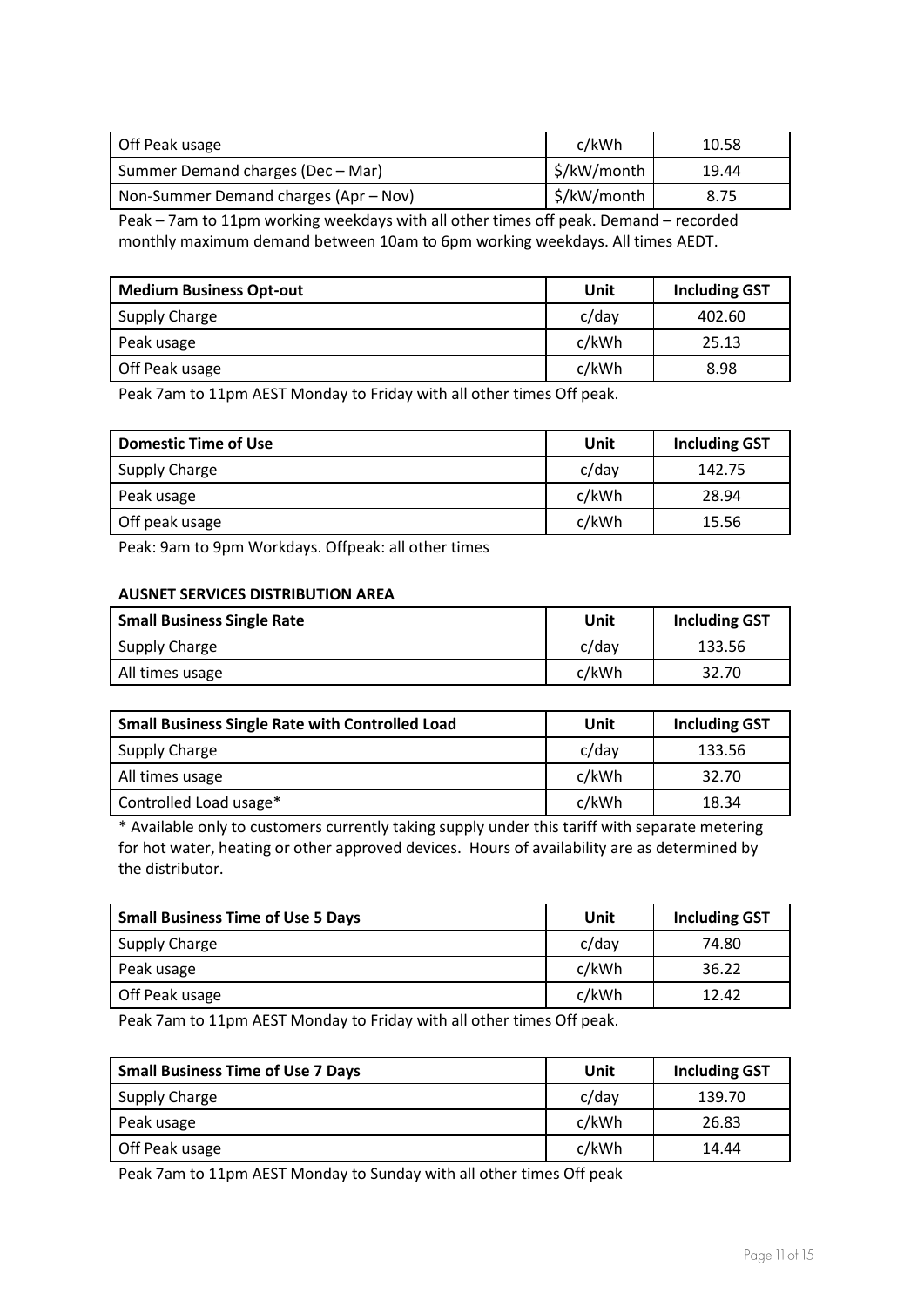| <b>Small Business Demand</b>          | Unit        | <b>Including GST</b> |
|---------------------------------------|-------------|----------------------|
| Supply Charge                         | c/day       | 74.80                |
| All times usage                       | c/kWh       | 23.41                |
| Summer Demand charges (Dec - Mar)     | \$/kW/month | 8.12                 |
| Non-Summer Demand charges (Apr – Nov) | \$/kW/month | 2.02                 |

Demand – recorded monthly maximum demand between 3pm to 9pm working weekdays (AEDT).

| <b>Small Business Two Rate Demand</b> | Unit        | <b>Including GST</b> |
|---------------------------------------|-------------|----------------------|
| <b>Supply Charge</b>                  | $c$ /day    | 74.80                |
| Peak usage                            | c/kWh       | 32.32                |
| Off Peak usage                        | c/kWh       | 13.75                |
| Summer Demand charges (Dec - Mar)     | \$/kW/month | 8.12                 |
| Non-Summer Demand charges (Apr - Nov) | \$/kW/month | 2.02                 |

Peak – 7am to 11pm weekdays with all other times off peak. Demand – recorded monthly maximum demand between 3pm to 9pm working weekdays (AEDT).

| <b>Business interval meter time of use</b> | Unit  | <b>Including GST</b> |
|--------------------------------------------|-------|----------------------|
| Supply Charge                              | c/day | 74.80                |
| Summer Peak usage                          | c/kWh | 68.43                |
| Summer Shoulder usage                      | c/kWh | 56.57                |
| Winter Peak usage                          | c/kWh | 58.43                |
| Off Peak usage                             | c/kWh | 18.94                |

Summer Peak: 2pm to 6pm weekdays. Summer Shoulder: 12pm to 2pm, 6pm to 8pm weekdays. Winter Peak: 4pm to 8pm weekdays. Off Peak: All other times. Summer: December to March. Winter: July to August.

| <b>Small Interval Meter Low Peak Time of Use</b> | Unit     | <b>Including GST</b> |
|--------------------------------------------------|----------|----------------------|
| Supply Charge                                    | $c$ /day | 74.80                |
| Summer Peak usage                                | c/kWh    | 46.79                |
| Summer Shoulder usage                            | c/kWh    | 40.08                |
| Winter Peak usage                                | c/kWh    | 44.02                |
| Off Peak usage                                   | c/kWh    | 21.72                |

Summer Peak: 2pm to 6pm weekdays. Summer Shoulder: 12pm to 2pm, 6pm to 8pm weekdays. Winter Peak: 4pm to 8pm weekdays. Off Peak: All other times. Summer: December to March. Winter: July to August.

| Small Business 5-Day Time Of Use 8 to 8 | Unit  | <b>Including GST</b> |
|-----------------------------------------|-------|----------------------|
| Supply Charge                           | c/day | 74.80                |
| Peak usage                              | c/kWh | 30.60                |
| Off Peak usage                          | c/kWh | 18.50                |

Peak 8am to 8pm AEST Monday to Friday with all other times Off peak.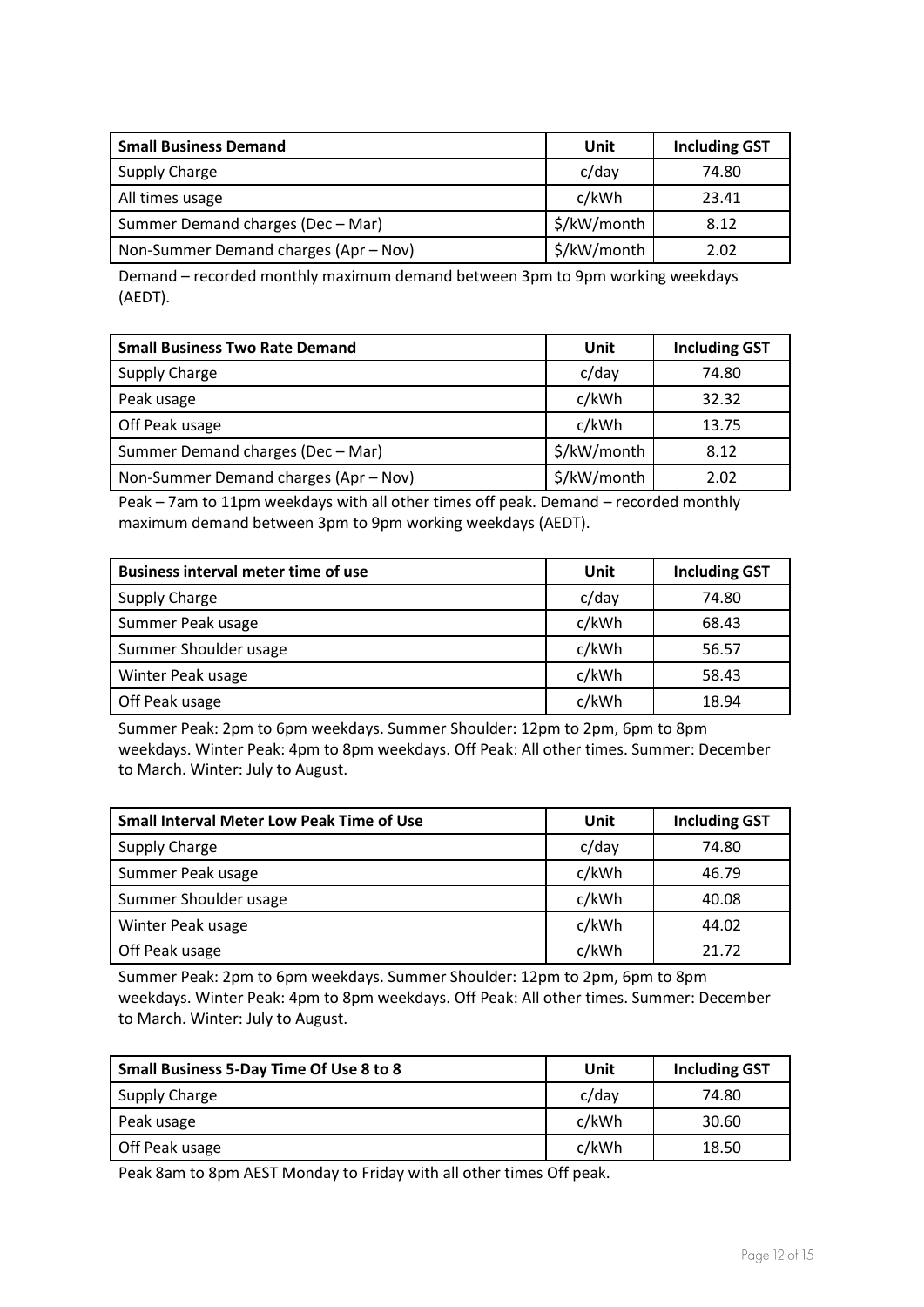| <b>Small Business Medium two rate</b> | Unit     | <b>Including GST</b> |
|---------------------------------------|----------|----------------------|
| Supply Charge                         | $c$ /day | 74.80                |
| Peak usage                            | c/kWh    | 36.43                |
| Off Peak usage                        | c/kWh    | 12.19                |

Peak 7am to 11pm AEST Monday to Friday with all other times Off peak.

| Small Business two rate within embedded network | Unit  | <b>Including GST</b> |
|-------------------------------------------------|-------|----------------------|
| Supply Charge                                   | c/day | 74.80                |
| Peak usage                                      | c/kWh | 31.60                |
| Off Peak usage                                  | c/kWh | 17.42                |

Peak 7am to 11pm AEST Monday to Friday with all other times Off peak.

| <b>Business interval meter time of use</b> | Unit     | <b>Including GST</b> |
|--------------------------------------------|----------|----------------------|
| <b>Supply Charge</b>                       | $c$ /day | 74.80                |
| Summer Peak usage                          | c/kWh    | 68.95                |
| Summer Shoulder usage                      | c/kWh    | 57.02                |
| Winter Peak usage                          | c/kWh    | 58.80                |
| Off Peak usage                             | c/kWh    | 18.87                |

Summer Peak: 2pm to 6pm weekdays. Summer Shoulder: 12pm to 2pm, 6pm to 8pm weekdays. Winter Peak: 4pm to 8pm weekdays. Off Peak: All other times. Summer: December to March. Winter: July to August.

| <b>Small Business Medium critical peak demand</b> | Unit      | <b>Including GST</b> |
|---------------------------------------------------|-----------|----------------------|
| <b>Supply Charge</b>                              | c/day     | 922.90               |
| Peak usage                                        | c/kWh     | 19.35                |
| Off Peak usage                                    | c/kWh     | 1.04                 |
| Shoulder usage                                    | c/kWh     | 9.55                 |
| <b>Demand Capacity</b>                            | \$/kVA/yr | 21.01                |
| <b>Demand Critical Peak</b>                       | \$/kVA/yr | 35.02                |

Peak: 7am to 10am and 4pm to 11pm weekdays. Shoulder: 10am to 4pm weekdays. Offpeak: all other times. Ctricial peak demand: \$/kVa/yr - average of five recorded between 3pm and 7pm.

| <b>Domestic Time of Use</b> | Unit  | <b>Including GST</b> |
|-----------------------------|-------|----------------------|
| <b>Supply Charge</b>        | c/day | 86.48                |
| Peak usage                  | c/kWh | 32.46                |
| Off peak usage              | c/kWh | 17.01                |

Peak: 9am to 9pm Weekdays. Offpeak: all other times

#### **UNITED DISTRIBUTION AREA**

| <b>Small Business Single Rate</b> | Unit  | <b>Including GST</b> |
|-----------------------------------|-------|----------------------|
| Supply Charge                     | c/dav | ⊥⊥J.∠⊥               |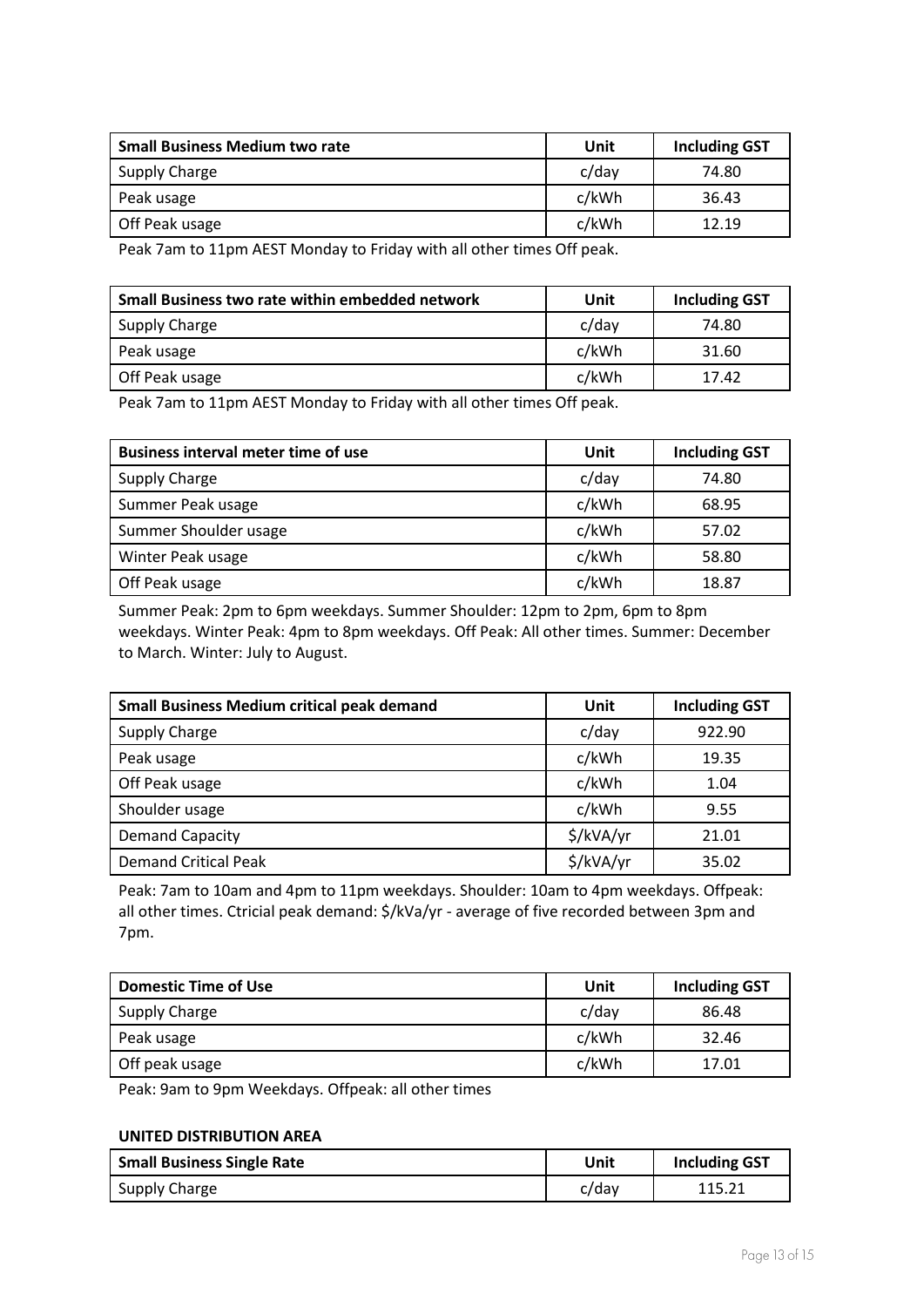| All times usage | 'kWr | $\sim$ $\sim$<br>11.IJ |
|-----------------|------|------------------------|
|                 |      |                        |

| <b>Small Business Single Rate with Controlled Load</b> | Unit  | <b>Including GST</b> |
|--------------------------------------------------------|-------|----------------------|
| Supply Charge                                          | c/day | 115.21               |
| All times usage                                        | c/kWh | 22.25                |
| Controlled Load usage*                                 | c/kWh | 15.90                |

\* Available only to customers currently taking supply under this tariff with separate metering for hot water, heating or other approved devices. Hours of availability are as determined by the distributor.

| <b>Small Business Time of Use 5 Days</b> | Unit  | <b>Including GST</b> |
|------------------------------------------|-------|----------------------|
| Supply Charge                            | c/day | 69.30                |
| Peak usage                               | c/kWh | 30.13                |
| Off Peak usage                           | c/kWh | 14.51                |

Peak 7am to 11pm AEST Monday to Friday with all other times Off peak.

| <b>Small Business Time of Use 7 Days</b> | Unit  | <b>Including GST</b> |
|------------------------------------------|-------|----------------------|
| Supply Charge                            | c/day | 70.40                |
| Peak usage                               | c/kWh | 25.93                |
| Off Peak usage                           | c/kWh | 13.18                |

Peak 7am to 11pm AEST Monday to Sunday with all other times Off peak.

| <b>Small Business Time of Day (TOD)</b> | Unit  | <b>Including GST</b> |
|-----------------------------------------|-------|----------------------|
| <b>Supply Charge</b>                    | c/day | 52.80                |
| Summer Peak usage                       | c/kWh | 36.05                |
| Summer Shoulder usage                   | c/kWh | 24.17                |
| Summer Off peak usage                   | c/kWh | 16.53                |
| Non Summer Peak usage                   | c/kWh | 36.05                |
| Non Summer Shoulder usage               | c/kWh | 24.17                |
| Non Summer Off peak usage               | c/kWh | 16.53                |

Peak: 3pm to 11pm weekdays. Shoulder: 7am to 3pm weekdays. Off Peak: All other times. Summer: November to March. All times AEDT.

| <b>Small Business Time of Day (TOD9)</b> | Unit  | <b>Including GST</b> |
|------------------------------------------|-------|----------------------|
| Supply Charge                            | c/day | 52.80                |
| Summer Peak usage                        | c/kWh | 37.26                |
| Summer Shoulder usage                    | c/kWh | 24.77                |
| Non Summer Peak usage                    | c/kWh | 37.26                |
| Non Summer Shoulder usage                | c/kWh | 24.77                |
| Off peak usage                           | c/kWh | 15.76                |

Peak: 3pm to 9pm weekdays. Shoulder: 7am to 3pm weekdays. Off Peak: All other times. Summer: November to March. All times AEDT.